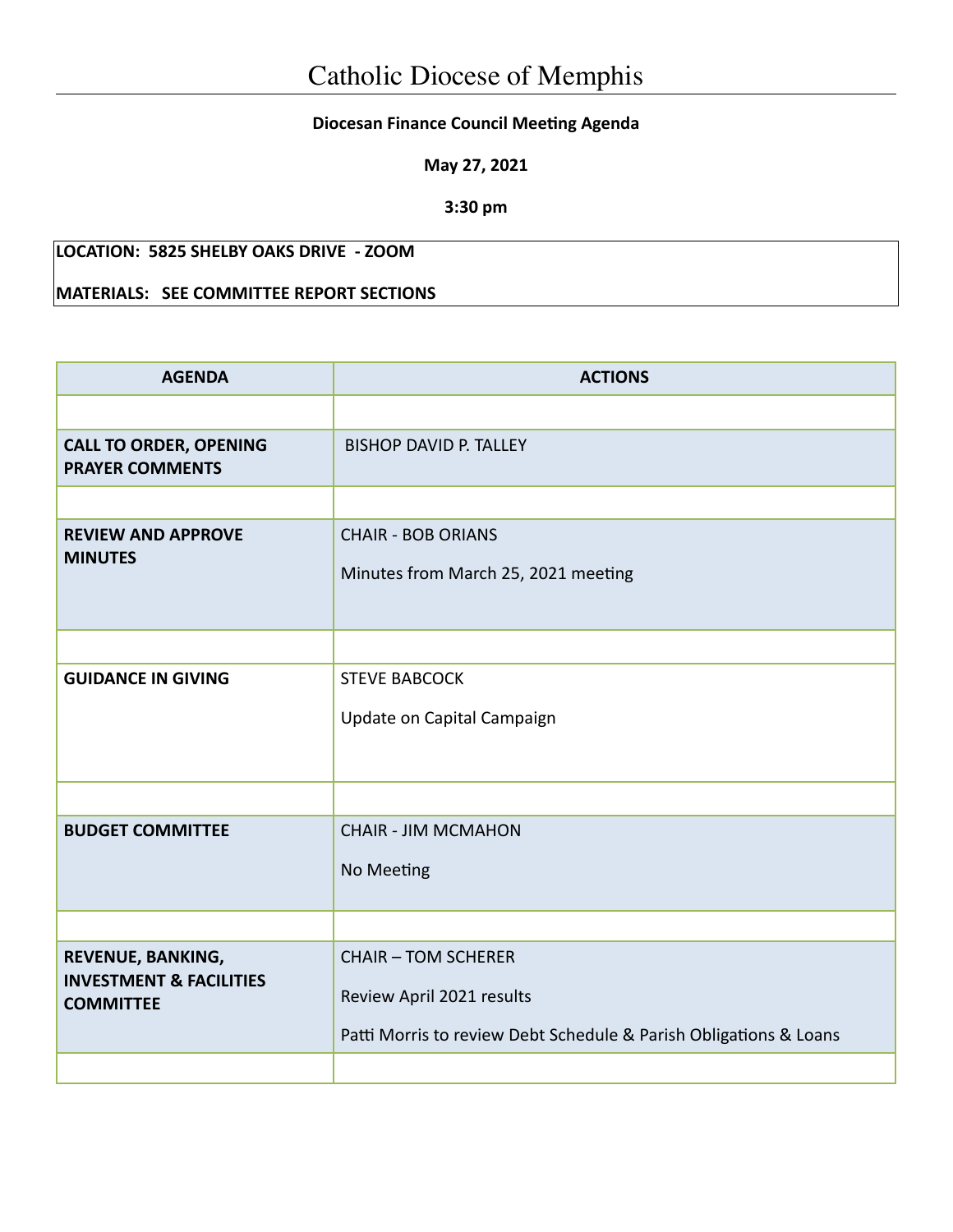| <b>AUDIT COMMITTEE</b>                                                      | <b>CHAIR - BOB ORIANS</b><br>No Meeting                                                                         |
|-----------------------------------------------------------------------------|-----------------------------------------------------------------------------------------------------------------|
|                                                                             |                                                                                                                 |
| PENSION, EMPLOYEE<br><b>COMPENSATION &amp; BENEFITS</b><br><b>COMMITTEE</b> | <b>CHAIR - SAM KING</b><br>No meeting                                                                           |
|                                                                             |                                                                                                                 |
|                                                                             |                                                                                                                 |
|                                                                             |                                                                                                                 |
| <b>OTHER MATTERS</b>                                                        | <b>CHAIR - BOB ORIANS</b><br><b>DAVID ZALESKI</b>                                                               |
|                                                                             |                                                                                                                 |
| <b>CLOSING REMARKS</b>                                                      | <b>BISHOP TALLEY</b>                                                                                            |
|                                                                             |                                                                                                                 |
| <b>FUTURE MEETINGS</b>                                                      | Meetings to be held on the last Wednesday of every other month (next<br>meeting Wednesday July 29th at 3:30 pm) |

#### **ATTENDANCE LOG**

| <b>PARTICIPANT</b>            | PRESENT/ ABSENT | <b>PARTICIPANT</b>       | <b>PRESENT/ ABSENT</b> |
|-------------------------------|-----------------|--------------------------|------------------------|
| <b>BISHOP DAVID P. TALLEY</b> |                 | <b>FATHER CLARK</b>      |                        |
| <b>BOB ORIANS, CHAIR</b>      |                 | <b>FATHER MARTELL</b>    |                        |
| <b>MSGR. CIARAMITARO</b>      |                 | <b>SHAWN WALL</b>        |                        |
| <b>TOM SCHERER</b>            |                 | <b>TOM WHITMAN</b>       |                        |
| <b>JIM MCMAHON</b>            |                 | <b>ROSS HARRIS</b>       |                        |
| <b>FATHER COY</b>             |                 | <b>FATHER SMITH</b>      |                        |
| <b>TED NELSON</b>             |                 | <b>JONATHAN FRASE</b>    |                        |
| <b>SAM KING</b>               |                 | <b>PATTI MORRIS</b>      |                        |
| <b>JOE EVANGELISTI</b>        |                 | <b>DEACON PHIL MOORE</b> |                        |
| <b>GREG BARNES</b>            |                 | <b>DAVID ZALESKI</b>     |                        |
| <b>FATHER GREGORICH</b>       |                 |                          |                        |